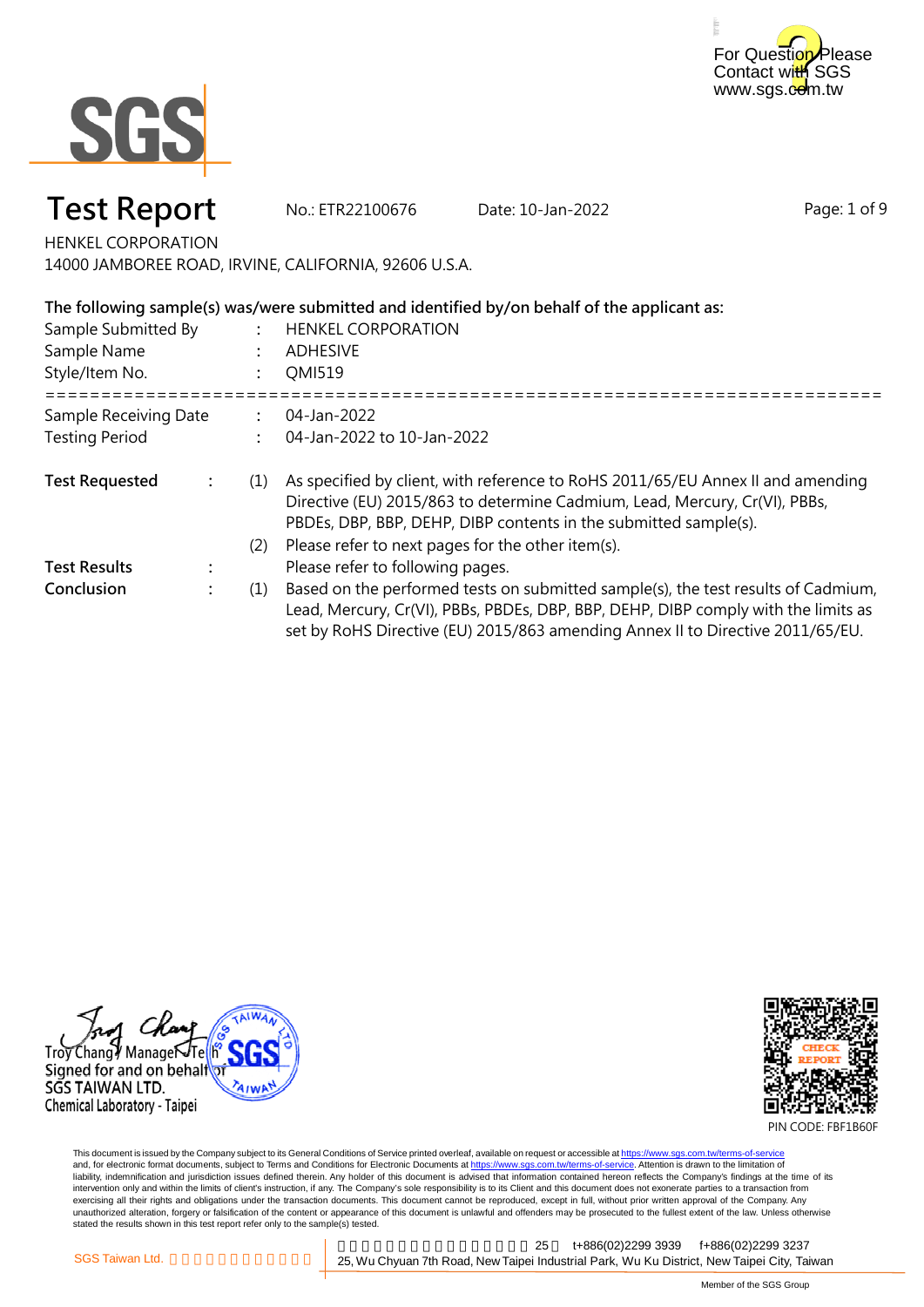

# **Test Report** No.: ETR22100676 Date: 10-Jan-2022 Page: 2 of 9

HENKEL CORPORATION 14000 JAMBOREE ROAD, IRVINE, CALIFORNIA, 92606 U.S.A.

#### **Test Part Description**

No.1 **:** SILVER COLORED PASTE

#### **Test Result(s)**

| Test Item(s)                         | Method                                 | Unit  | <b>MDL</b>     | Result | Limit                    |
|--------------------------------------|----------------------------------------|-------|----------------|--------|--------------------------|
|                                      |                                        |       |                | No.1   |                          |
| Cadmium (Cd) (CAS No.: 7440-43-9)    | With reference to IEC 62321-5: 2013,   | mg/kg | $\overline{2}$ | n.d.   | 100                      |
|                                      | analysis was performed by ICP-OES.     |       |                |        |                          |
| Lead (Pb) (CAS No.: 7439-92-1)       | With reference to IEC 62321-5: 2013,   | mg/kg | $\overline{2}$ | n.d.   | 1000                     |
|                                      | analysis was performed by ICP-OES.     |       |                |        |                          |
| Mercury (Hg) (CAS No.: 7439-97-6)    | With reference to IEC 62321-4: 2013+   | mg/kg | $\overline{2}$ | n.d.   | 1000                     |
|                                      | AMD1: 2017, analysis was performed     |       |                |        |                          |
|                                      | by ICP-OES.                            |       |                |        |                          |
| Hexavalent Chromium Cr(VI) (CAS No.: | With reference to IEC 62321-7-2: 2017, | mg/kg | 8              | n.d.   | 1000                     |
| 18540-29-9)                          | analysis was performed by UV-VIS.      |       |                |        |                          |
| Monobromobiphenyl                    |                                        | mg/kg | 5              | n.d.   | $\overline{\phantom{a}}$ |
| Dibromobiphenyl                      |                                        | mg/kg | $\overline{5}$ | n.d.   | $\equiv$                 |
| Tribromobiphenyl                     |                                        | mg/kg | $\overline{5}$ | n.d.   |                          |
| Tetrabromobiphenyl                   |                                        | mg/kg | $\overline{5}$ | n.d.   |                          |
| Pentabromobiphenyl                   |                                        | mg/kg | $\overline{5}$ | n.d.   | $\blacksquare$           |
| Hexabromobiphenyl                    |                                        | mg/kg | $\overline{5}$ | n.d.   |                          |
| Heptabromobiphenyl                   |                                        | mg/kg | $\overline{5}$ | n.d.   |                          |
| Octabromobiphenyl                    |                                        | mg/kg | 5              | n.d.   |                          |
| Nonabromobiphenyl                    |                                        | mg/kg | $\overline{5}$ | n.d.   | $\overline{\phantom{a}}$ |
| Decabromobiphenyl                    |                                        | mg/kg | $\overline{5}$ | n.d.   |                          |
| <b>Sum of PBBs</b>                   | With reference to IEC 62321-6: 2015,   | mg/kg | $\overline{a}$ | n.d.   | 1000                     |
| Monobromodiphenyl ether              | analysis was performed by GC/MS.       | mg/kg | 5              | n.d.   |                          |
| Dibromodiphenyl ether                |                                        | mg/kg | $\overline{5}$ | n.d.   |                          |
| Tribromodiphenyl ether               |                                        | mg/kg | 5              | n.d.   |                          |
| Tetrabromodiphenyl ether             |                                        | mg/kg | 5              | n.d.   |                          |
| Pentabromodiphenyl ether             |                                        | mg/kg | 5              | n.d.   |                          |
| Hexabromodiphenyl ether              |                                        | mg/kg | $\overline{5}$ | n.d.   | $\frac{1}{2}$            |
| Heptabromodiphenyl ether             |                                        | mg/kg | $\overline{5}$ | n.d.   | $\overline{a}$           |
| Octabromodiphenyl ether              |                                        | mg/kg | $\overline{5}$ | n.d.   |                          |
| Nonabromodiphenyl ether              |                                        | mg/kg | 5              | n.d.   |                          |
| Decabromodiphenyl ether              |                                        | mg/kg | 5              | n.d.   |                          |
| <b>Sum of PBDEs</b>                  |                                        | mg/kg | $\overline{a}$ | n.d.   | 1000                     |

This document is issued by the Company subject to its General Conditions of Service printed overleaf, available on request or accessible at <u>https://www.sgs.com.tw/terms-of-service</u><br>and, for electronic format documents, su liability, indemnification and jurisdiction issues defined therein. Any holder of this document is advised that information contained hereon reflects the Company's findings at the time of its intervention only and within the limits of client's instruction, if any. The Company's sole responsibility is to its Client and this document does not exonerate parties to a transaction from exercising all their rights and obligations under the transaction documents. This document cannot be reproduced, except in full, without prior written approval of the Company. Any<br>unauthorized alteration, forgery or falsif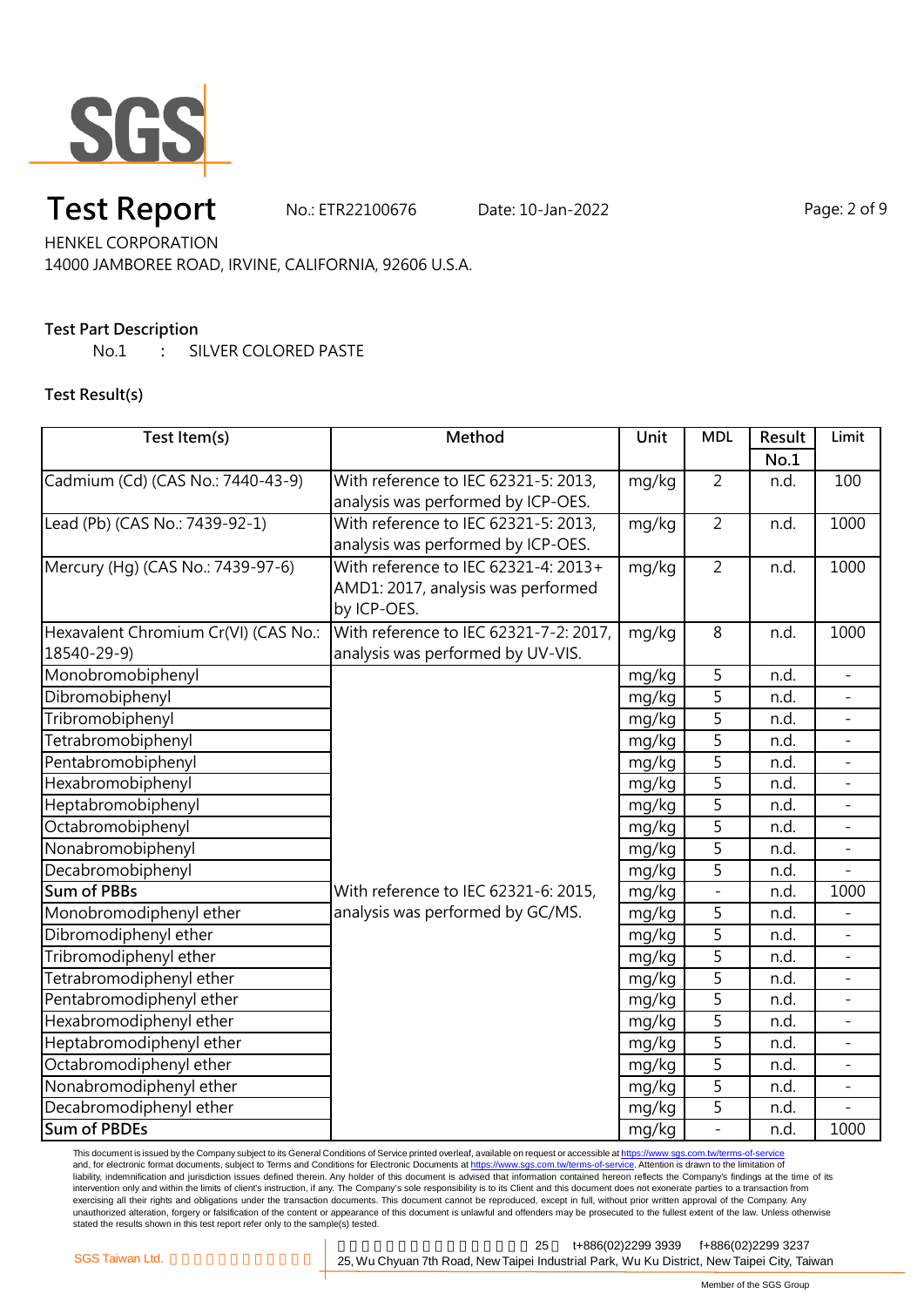

# **Test Report** No.: ETR22100676 Date: 10-Jan-2022 Page: 3 of 9

HENKEL CORPORATION

14000 JAMBOREE ROAD, IRVINE, CALIFORNIA, 92606 U.S.A.

| Test Item(s)                                               | Method                                | Unit  | <b>MDL</b>     | Result | Limit |
|------------------------------------------------------------|---------------------------------------|-------|----------------|--------|-------|
|                                                            |                                       |       |                | No.1   |       |
| Butyl benzyl phthalate (BBP) (CAS No.:                     |                                       | mg/kg | 50             | n.d.   | 1000  |
| $85 - 68 - 7$                                              |                                       |       |                |        |       |
| Dibutyl phthalate (DBP) (CAS No.: 84-                      |                                       | mg/kg | 50             | n.d.   | 1000  |
| $74-2)$                                                    |                                       |       |                |        |       |
| Di-(2-ethylhexyl) phthalate (DEHP)                         |                                       | mg/kg | 50             | n.d.   | 1000  |
| (CAS No.: 117-81-7)                                        |                                       |       |                |        |       |
| Diisobutyl phthalate (DIBP) (CAS No.:                      | With reference to IEC 62321-8: 2017,  | mg/kg | 50             | n.d.   | 1000  |
| $84 - 69 - 5$                                              | analysis was performed by GC/MS.      |       |                |        |       |
| Diisodecyl phthalate (DIDP) (CAS No.:                      |                                       | mg/kg | 50             | n.d.   |       |
| 26761-40-0, 68515-49-1)                                    |                                       |       |                |        |       |
| Diisononyl phthalate (DINP) (CAS No.:                      |                                       | mg/kg | 50             | n.d.   |       |
| 28553-12-0, 68515-48-0)                                    |                                       |       |                |        |       |
| Di-n-octyl phthalate (DNOP) (CAS No.:                      |                                       | mg/kg | 50             | n.d.   |       |
| $117 - 84 - 0$                                             |                                       |       |                |        |       |
| Hexabromocyclododecane (HBCDD)                             | With reference to IEC 62321: 2008,    | mg/kg | 5              | n.d.   |       |
| and all major diastereoisomers                             | analysis was performed by GC/MS.      |       |                |        |       |
| identified ( $\alpha$ - HBCDD, $\beta$ - HBCDD, $\gamma$ - |                                       |       |                |        |       |
| HBCDD) (CAS No.: 25637-99-4, 3194-                         |                                       |       |                |        |       |
| 55-6 (134237-51-7, 134237-50-6,                            |                                       |       |                |        |       |
| 134237-52-8))                                              |                                       |       |                |        |       |
| Beryllium (Be) (CAS No.: 7440-41-7)                        | With reference to US EPA 3050B: 1996, | mg/kg | $\overline{2}$ | n.d.   |       |
|                                                            | analysis was performed by ICP-OES.    |       |                |        |       |

#### **Note:**

1. mg/kg = ppm;0.1wt% = 1000ppm

2. MDL = Method Detection Limit

- 3. n.d. = Not Detected ( Less than MDL)
- 4. "-" = Not Regulated
- 5. The statement of compliance conformity is based on comparison of testing results and limits.

This document is issued by the Company subject to its General Conditions of Service printed overleaf, available on request or accessible at <u>https://www.sgs.com.tw/terms-of-service</u><br>and, for electronic format documents, su liability, indemnification and jurisdiction issues defined therein. Any holder of this document is advised that information contained hereon reflects the Company's findings at the time of its intervention only and within the limits of client's instruction, if any. The Company's sole responsibility is to its Client and this document does not exonerate parties to a transaction from exercising all their rights and obligations under the transaction documents. This document cannot be reproduced, except in full, without prior written approval of the Company. Any<br>unauthorized alteration, forgery or falsif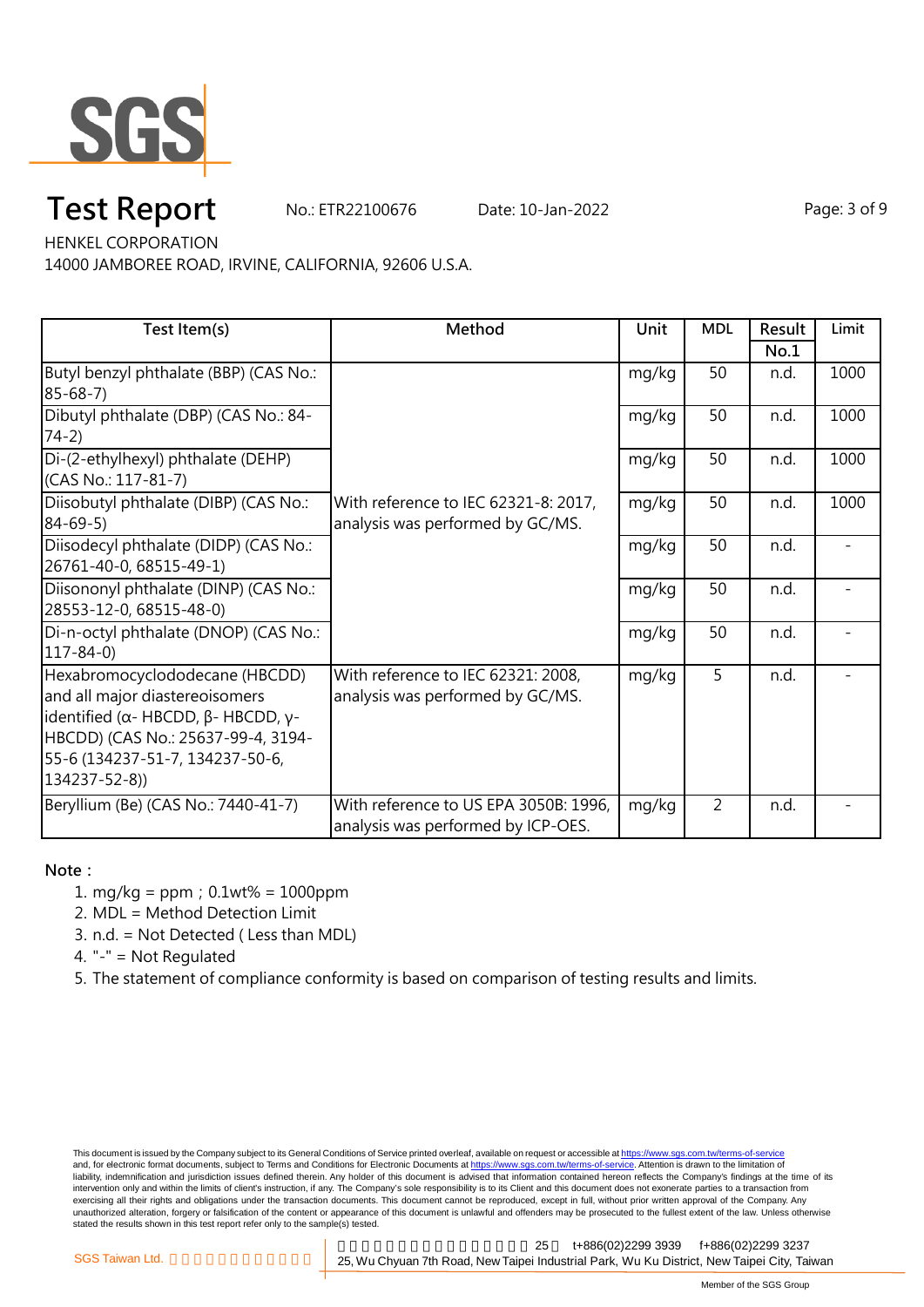

### **Test Report** No.: ETR22100676 Date: 10-Jan-2022 Page: 4 of 9

HENKEL CORPORATION

14000 JAMBOREE ROAD, IRVINE, CALIFORNIA, 92606 U.S.A.

#### **Analytical flow chart of Heavy Metal**

These samples were dissolved totally by pre-conditioning method according to below flow chart.

(Cr6+ test method excluded)



This document is issued by the Company subject to its General Conditions of Service printed overleaf, available on request or accessible at <u>https://www.sgs.com.tw/terms-of-service</u><br>and, for electronic format documents, su liability, indemnification and jurisdiction issues defined therein. Any holder of this document is advised that information contained hereon reflects the Company's findings at the time of its intervention only and within the limits of client's instruction, if any. The Company's sole responsibility is to its Client and this document does not exonerate parties to a transaction from exercising all their rights and obligations under the transaction documents. This document cannot be reproduced, except in full, without prior written approval of the Company. Any<br>unauthorized alteration, forgery or falsif stated the results shown in this test report refer only to the sample(s) tested.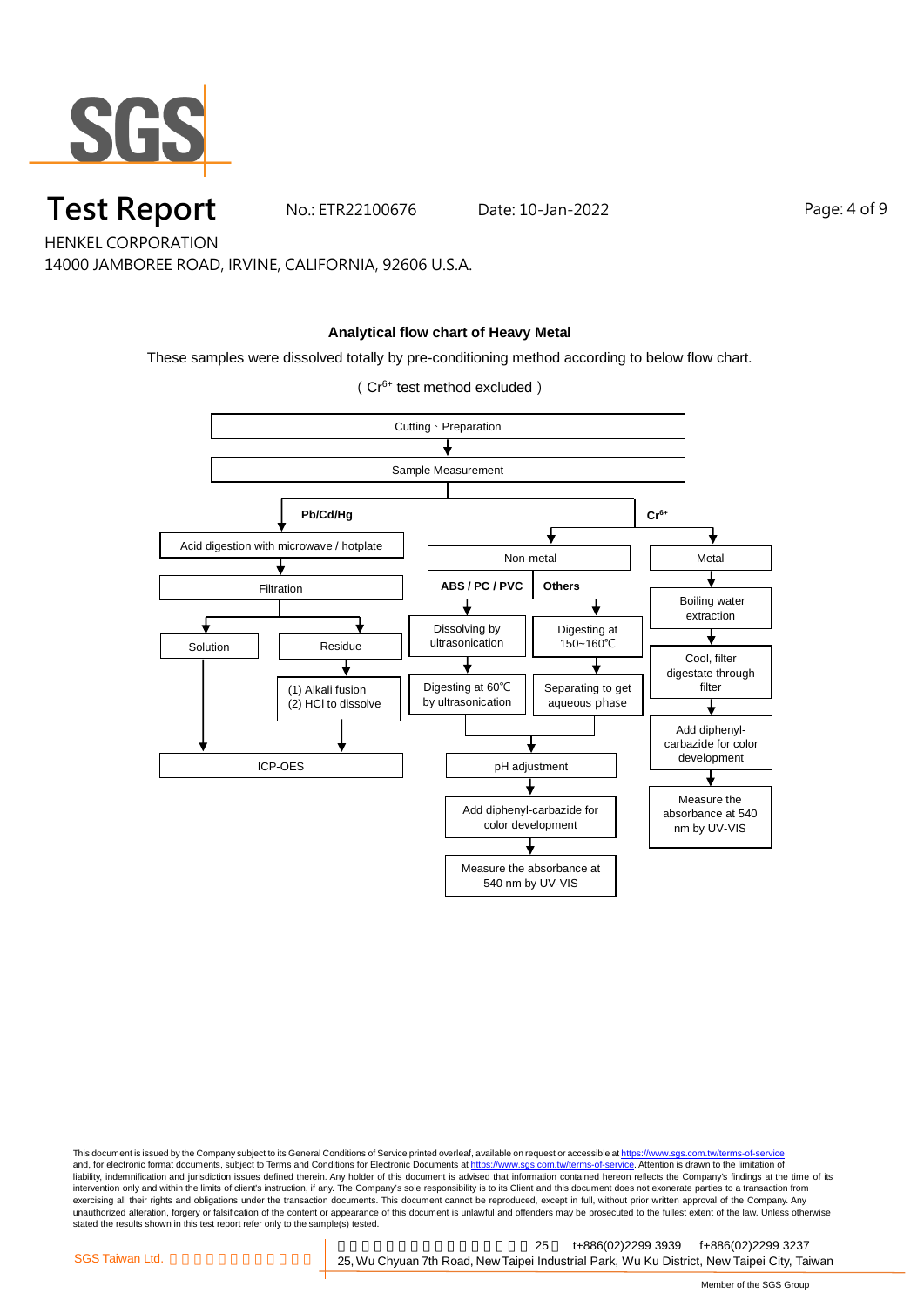

## **Test Report** No.: ETR22100676 Date: 10-Jan-2022 Page: 5 of 9

HENKEL CORPORATION 14000 JAMBOREE ROAD, IRVINE, CALIFORNIA, 92606 U.S.A.

**Analytical flow chart – PBBs / PBDEs**



This document is issued by the Company subject to its General Conditions of Service printed overleaf, available on request or accessible at <u>https://www.sgs.com.tw/terms-of-service</u><br>and, for electronic format documents, su liability, indemnification and jurisdiction issues defined therein. Any holder of this document is advised that information contained hereon reflects the Company's findings at the time of its intervention only and within the limits of client's instruction, if any. The Company's sole responsibility is to its Client and this document does not exonerate parties to a transaction from exercising all their rights and obligations under the transaction documents. This document cannot be reproduced, except in full, without prior written approval of the Company. Any<br>unauthorized alteration, forgery or falsif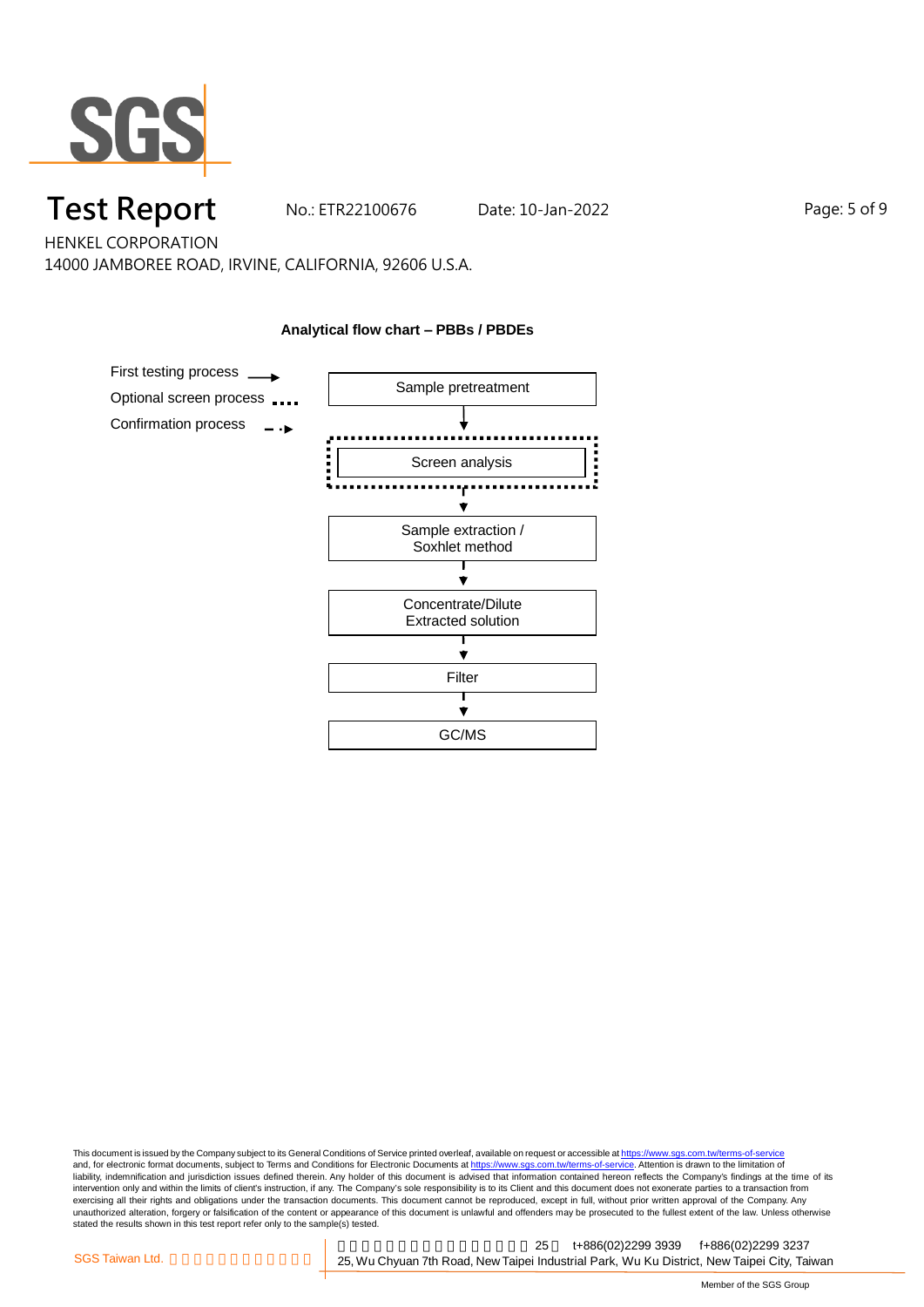

# **Test Report** No.: ETR22100676 Date: 10-Jan-2022 Page: 6 of 9

HENKEL CORPORATION 14000 JAMBOREE ROAD, IRVINE, CALIFORNIA, 92606 U.S.A.

#### **Analytical flow chart - Phthalate**

#### 【**Test method: IEC 62321-8**】



This document is issued by the Company subject to its General Conditions of Service printed overleaf, available on request or accessible at <u>https://www.sgs.com.tw/terms-of-service</u><br>and, for electronic format documents, su liability, indemnification and jurisdiction issues defined therein. Any holder of this document is advised that information contained hereon reflects the Company's findings at the time of its intervention only and within the limits of client's instruction, if any. The Company's sole responsibility is to its Client and this document does not exonerate parties to a transaction from exercising all their rights and obligations under the transaction documents. This document cannot be reproduced, except in full, without prior written approval of the Company. Any<br>unauthorized alteration, forgery or falsif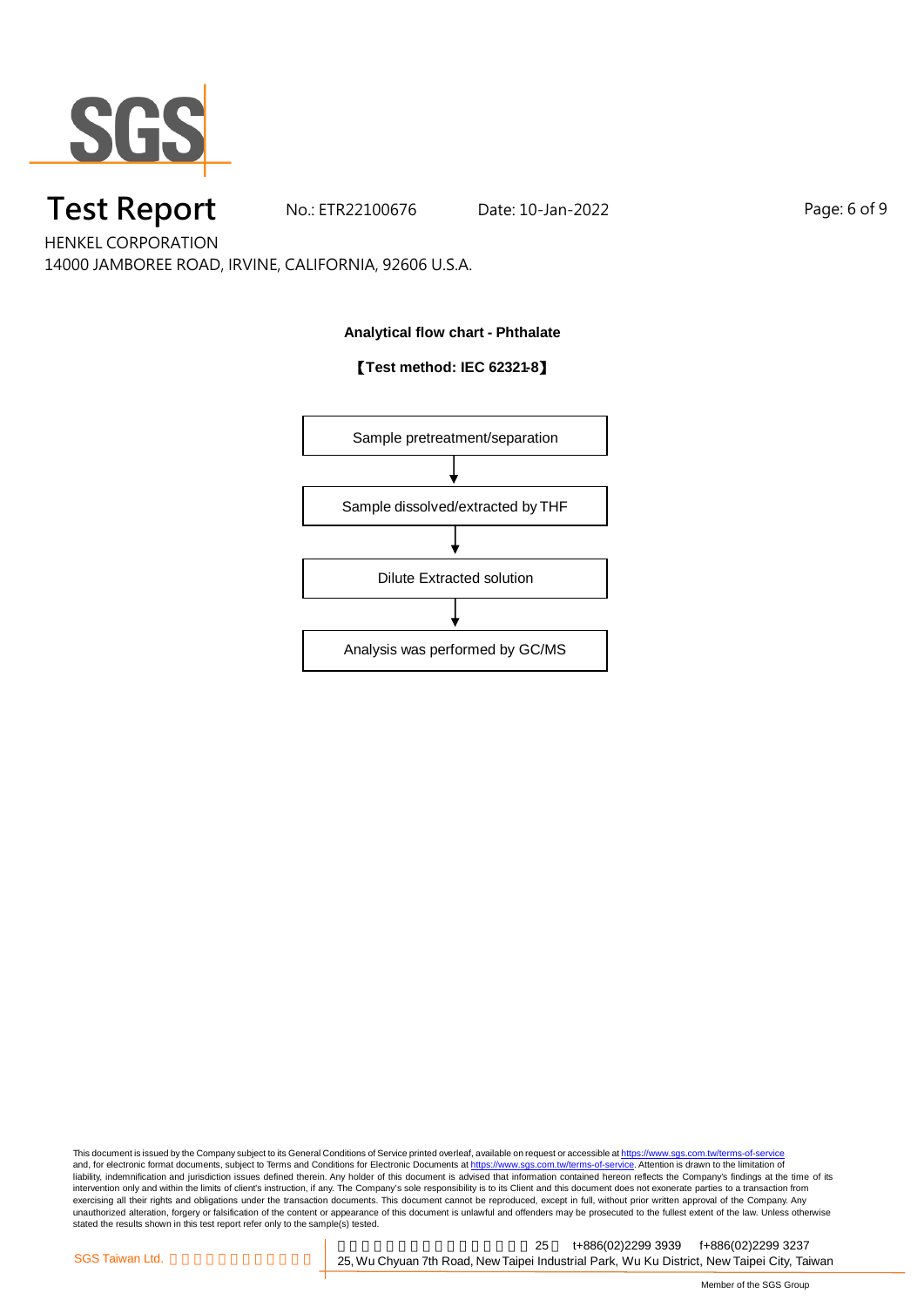

### **Test Report** No.: ETR22100676 Date: 10-Jan-2022 Page: 7 of 9

HENKEL CORPORATION 14000 JAMBOREE ROAD, IRVINE, CALIFORNIA, 92606 U.S.A.

#### **Analytical flow chart - HBCDD**



This document is issued by the Company subject to its General Conditions of Service printed overleaf, available on request or accessible at <u>https://www.sgs.com.tw/terms-of-service</u><br>and, for electronic format documents, su liability, indemnification and jurisdiction issues defined therein. Any holder of this document is advised that information contained hereon reflects the Company's findings at the time of its intervention only and within the limits of client's instruction, if any. The Company's sole responsibility is to its Client and this document does not exonerate parties to a transaction from exercising all their rights and obligations under the transaction documents. This document cannot be reproduced, except in full, without prior written approval of the Company. Any<br>unauthorized alteration, forgery or falsif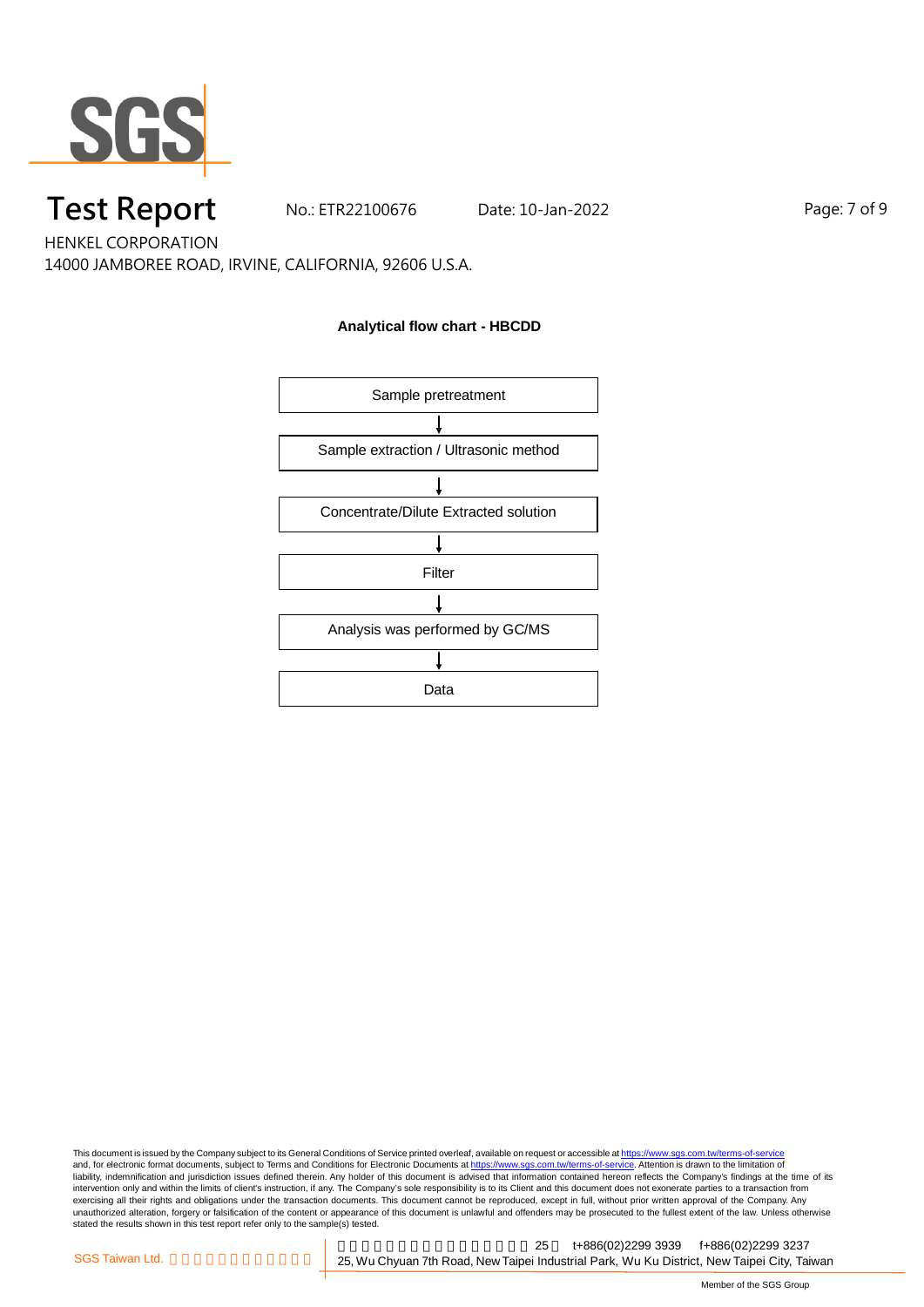

# **Test Report** No.: ETR22100676 Date: 10-Jan-2022 Page: 8 of 9

HENKEL CORPORATION 14000 JAMBOREE ROAD, IRVINE, CALIFORNIA, 92606 U.S.A.

#### **Flow Chart of digestion for the elements analysis performed by ICP-OES**

These samples were dissolved totally by pre-conditioning method according to below flow chart.



| Steel, copper, aluminum, solder    | Aqua regia, $HNO3$ , HCI, HF, $H2$           |
|------------------------------------|----------------------------------------------|
| Glass                              | HNO <sub>3</sub> /HF                         |
| Gold, platinum, palladium, ceramic | Agua regia                                   |
| Silver                             | HNO <sub>3</sub>                             |
| Plastic                            | $H2SO4$ , $H2O2$ , $HNO3$ , $HCl$            |
| <b>Others</b>                      | Added appropriate reagent to total digestion |

This document is issued by the Company subject to its General Conditions of Service printed overleaf, available on request or accessible at <u>https://www.sgs.com.tw/terms-of-service</u><br>and, for electronic format documents, su liability, indemnification and jurisdiction issues defined therein. Any holder of this document is advised that information contained hereon reflects the Company's findings at the time of its intervention only and within the limits of client's instruction, if any. The Company's sole responsibility is to its Client and this document does not exonerate parties to a transaction from exercising all their rights and obligations under the transaction documents. This document cannot be reproduced, except in full, without prior written approval of the Company. Any<br>unauthorized alteration, forgery or falsif